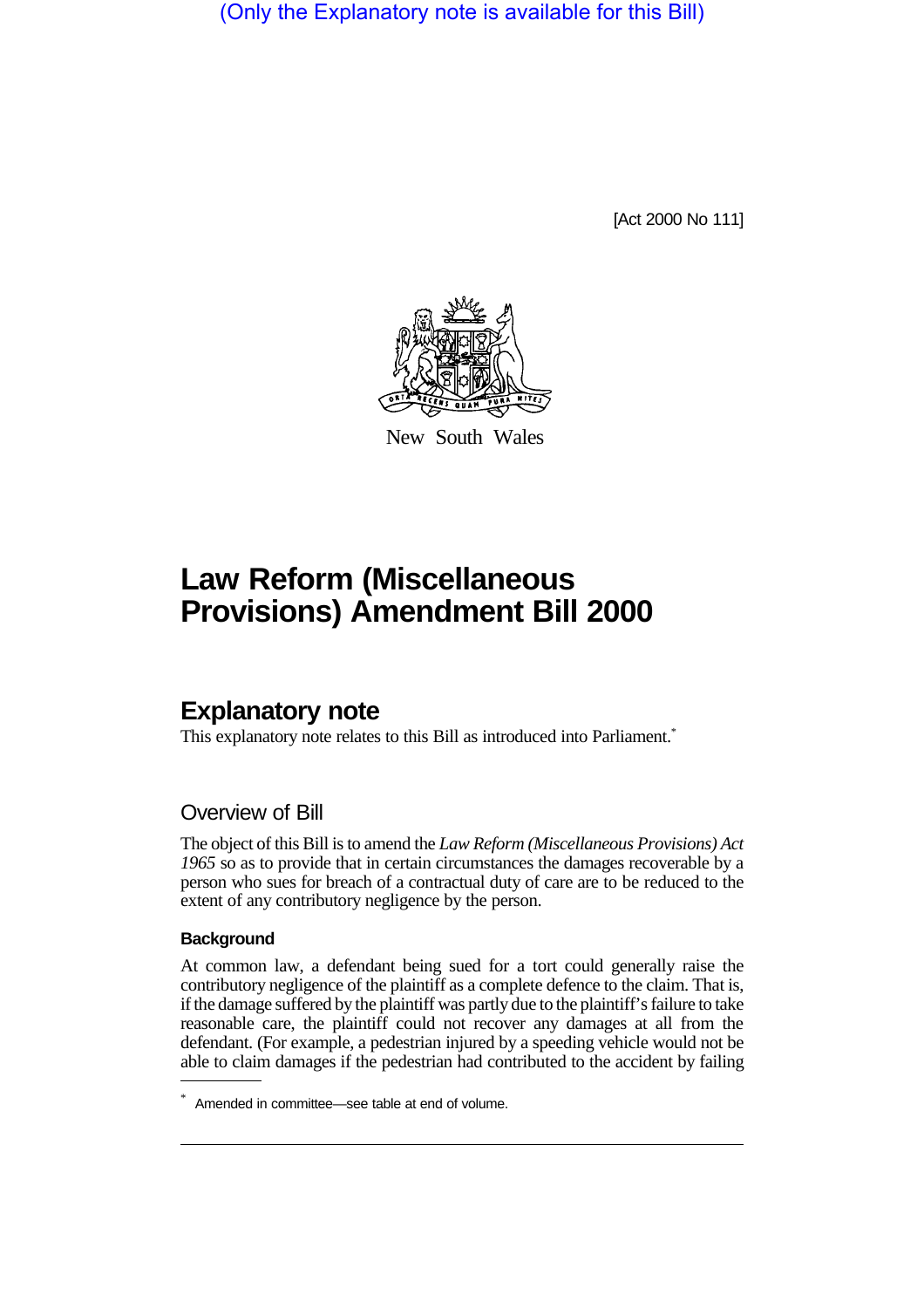Law Reform (Miscellaneous Provisions) Amendment Bill 2000 [Act 2000 No 111]

Explanatory note

to keep a proper lookout for vehicles.)

The *Law Reform (Miscellaneous Provisions) Act 1965* (*the Act*) modified the common law by providing for apportionment of damages in cases of contributory negligence. Under the Act, if a plaintiff's damage is the result partly of the plaintiff's fault and partly of the fault of the defendant, the plaintiff can still recover damages from the defendant but the amount of damages is reduced to the extent that the court thinks just and equitable having regard to the plaintiff's share in the responsibility for the damage.

The apportionment provisions contained in the Act were based on United Kingdom legislation. There are similar provisions in the other Australian States and Territories. The apportionment provisions apply to claims of negligence and other claims in tort where contributory negligence could be a defence to the claim.

Some contracts contain an express or implied term that one of the parties has a duty to act with reasonable care. If that duty is breached, in some circumstances the other party may be able to sue for breach of duty of care both in tort and in contract. There was support in some Australian and United Kingdom cases for the view that the apportionment legislation extended to claims in contract for damages for breach of a contractual duty of care, where the duty of care owed by the defendant is the same in contract as in tort.

Recently the High Court of Australia decided in *Astley* v *Austrust Limited* (1999) 197 CLR 1 that the apportionment provisions contained in the *Wrongs Act 1936* of South Australia applied only to claims for damages in tort; they did not apply to claims of breach of contractual duty of care. As a result, if a plaintiff sues a defendant for breach of duty of care in both contract and in tort, the plaintiff's damages may be reduced for contributory negligence in the claim in tort, but not in the claim in contract.

The object of this Bill is to overcome the effect of the decision in *Astley*. The Bill amends the apportionment provisions in the Act so as to extend those provisions to claims for a breach of a contractual duty of care that is concurrent and coextensive with a tortious duty of care.

The amendments have a retrospective effect (that is, they apply to acts or omissions that occurred before the amendments commence). However, the amendments will not apply to acts or omissions about which a court has given a judgment, or about which the parties have agreed to a settlement.

This Bill also rewrites the apportionment provisions in plainer language and removes an obsolete Schedule to the Act.